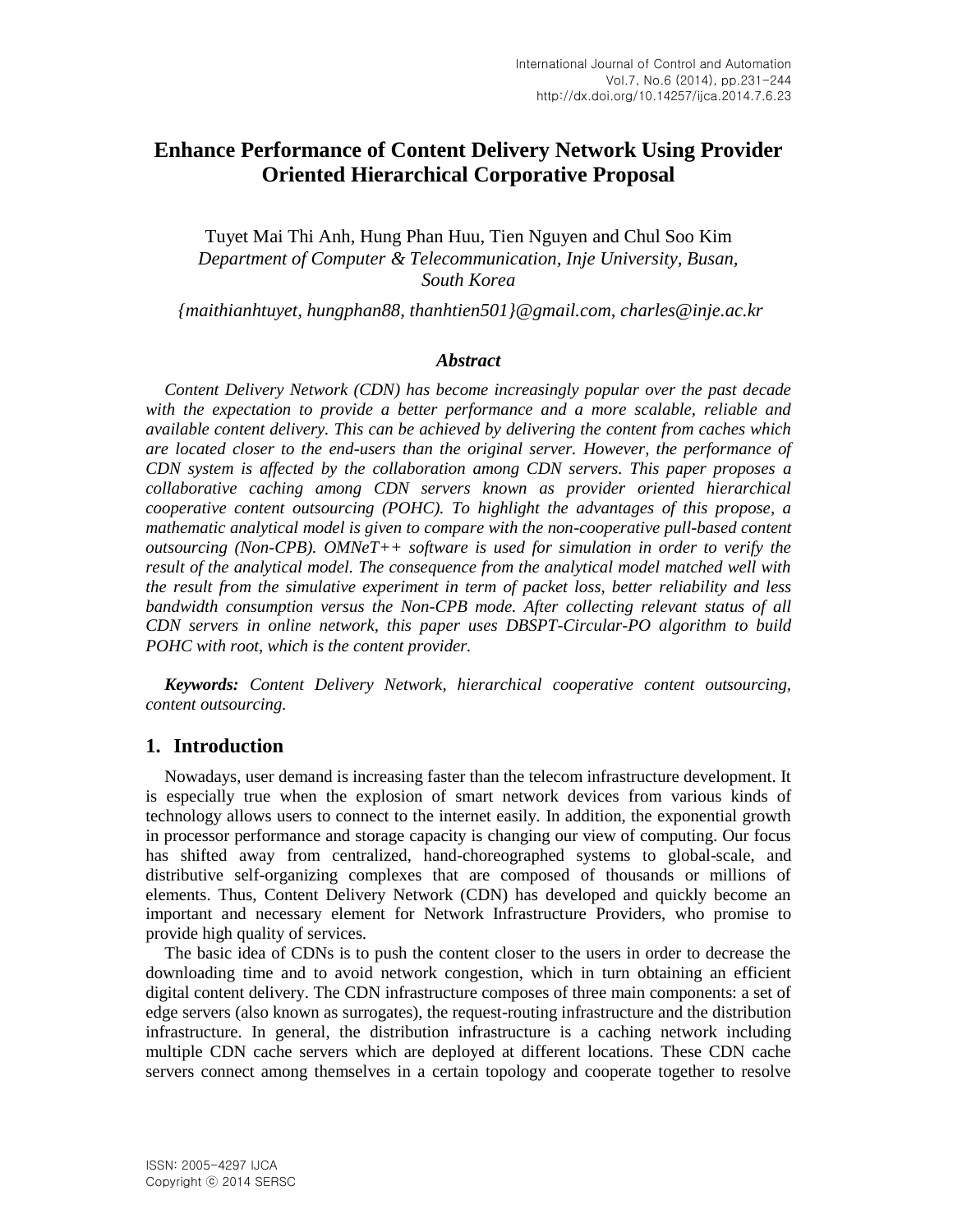requests sent from clients. CDN can efficiently increase concurrent users because it delivers faster content to end-users, and it also reduces network traffic through caching or replicating content over some mirrored CDN servers placed at various locations strategically. Thus, this system achieves better availability and reliability, higher performance and fault tolerance.

All advantages of CDN are affected by the distributed content location as well as caching strategies, which includes placements and collaboration among caching servers. If caching strategies are not designed well enough, the network will be likely to delay because of the cache miss. In the conventional CDN, the collaboration among caching servers is determined by three content outsourcing modes: Cooperative push-based [3], Non-cooperative pull-based and Cooperative pull-based. The cooperative push-based approach is based on the prefetching of content to the surrogates. Content is pushed to the surrogates from the content provider, and surrogates cooperate themselves to reduce replication and update cost. In the Non-cooperative pull-based, client requests are directed to their closest surrogates. If there is a cache miss, surrogates pull content from the content provider. With this function structure, the closest cache server serves as a standalone to process the request; thus, this mode is simple and easy to deploy.

However, if there are large numbers of requests directing to the closest caching server, the standalone will not be able to handle all of them because of its resource limitations such as CPU speed, memory, bandwidth, *etc.* When the numbers of requested objects increase, memory swapping occurs because the old objects are replaced by the new ones which also lead to delay and jittering. In addition, it is not useful to have the information from other cache servers instead of from the content provider. The cooperative pull-based differs from the non-cooperative approach in the sense that surrogates cooperate with one another to get the requested content in case of the cache miss through the Internet Cache Protocol (ICP) [4] and Hypertext Caching Protocol (HTCP) [5]. However, if different users of various geographical locations request the same objects, and a cache server does not have the requested objects, it then has to forward this request to another unknown cache server (origin server or cache servers), thus, makes CDN system complicated and unpredictable. Moreover, different requests from one client may be forwarded to different cache servers, and this causes jitter and latency.

Because of the presence of the above issues, this paper proposes an approach that takes advantage of Non-cooperative pull-based (Non-CPB) and Cooperative pull-based named Provider oriented hierarchical cooperative content outsourcing (POHC). Briefly, there are many different POHCs that optimize for different content providers in the same CDN network. Each POHC guarantees the balance in distributing traffic among CDNs as well as avoiding the choke point for the content provider. This paper considers the strength and reliability in constructing POHC. The mathematical analysis and simulation results show that the proposed method achieves better than the Non-CPB in terms of packet loss, less total bandwidth consumption and creating a more reliable CDN system.

The rest of the paper is organized as followed: In Section 2, the paper gives a literature review including history and some related research approaches. Section 3, which is the main focus of this paper, gives an overview of the proposal in general operation and deployment. The proposal of POHC is a robust balance of the shortest spanning tree with an outbound degree constraint. The root of this tree is the content provider, and the "costs" between the two different vertexes are the abstract values combined of network bandwidth and hop-count. In the next part, assuming that POHC is fully achieved, this paper gives a performance comparison between POHC and Non-CPB by the mathematical analysis as well as simulation using  $OMNeT++$ . Finally, Section 5 concludes the paper with final remarks as well as possible issues from this proposal of POHC.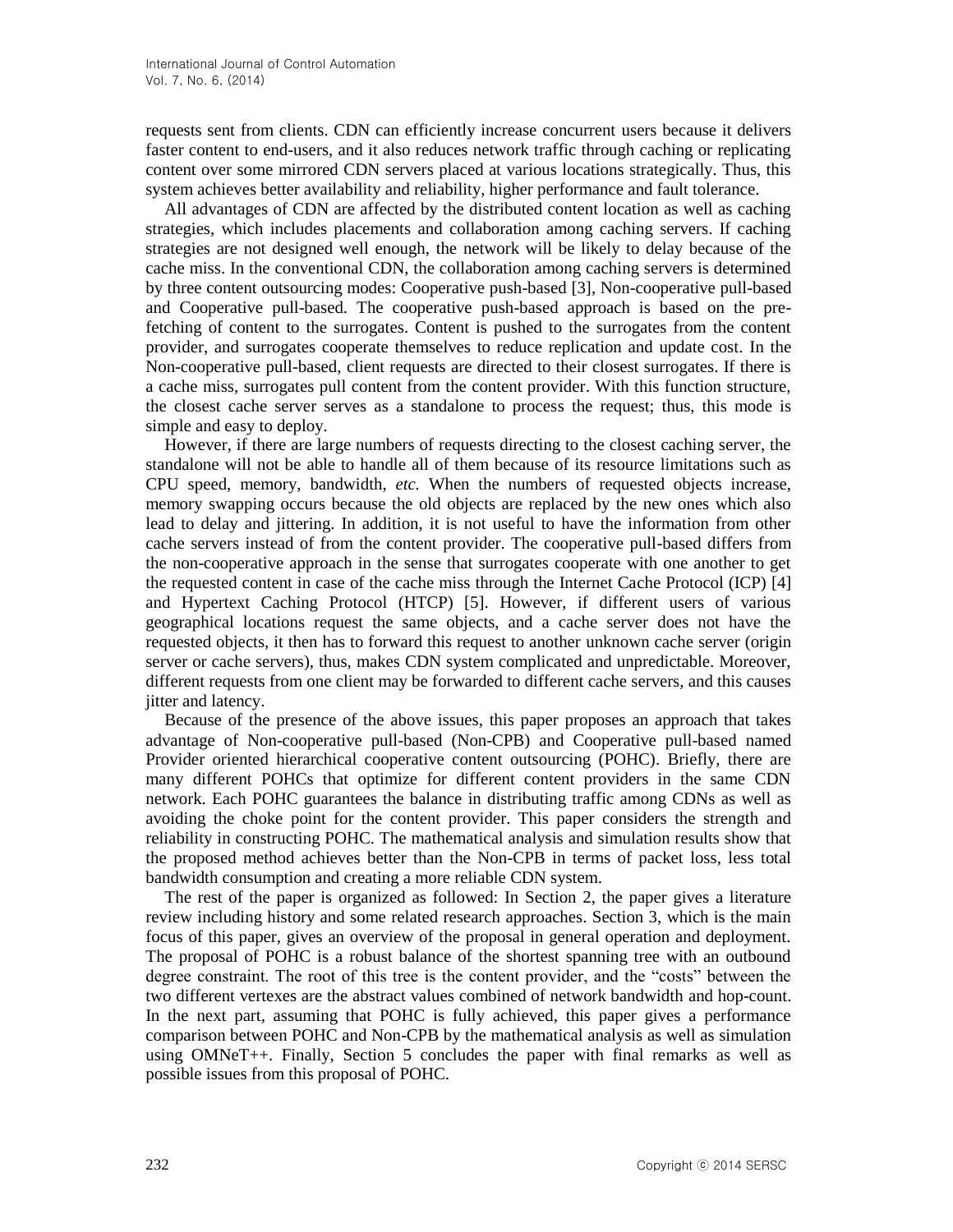# **2. Related Works**

Data caching has been recognized as an effective way in reducing network traffic, alleviating content provider load, increasing availability and reliability. The original form of CDN is a caching system in which the primary function of a cache is to act as a fast intermediate storage between clients and servers. In the beginning, the caching system was used for file transfer in order to reduce the bandwidth consumption [6]. According to this concept, there were several proposed researches such as harvest system project [7] and cooperative caching in wireless ad hoc [8]. Most of these studies proposed hierarchical and cooperative method.

After the appearance of CDN, caching system is divided into two branches: transparent caching and CDN. These two branches help in reducing network bandwidth as well as improving the quality of experiment; they are different in business model, however. The CDN is a formalized business relationship with the content provider while the transparent caching deployed by service providers without the content owners and publishers' consent. Transparent caching intercepts client requests and redirects users to cached content. Therefore, a number of cache sharing protocols were proposed, which provided mechanisms to reduce the communication cost among caches, *i.e.*, Summary cache [9], Cache digests [10], Cache Array Routing Protocol (CARP) [11], Internet Cache Protocol (ICP), Hypertext Caching protocol (HTCP) etc. The development of several caching protocols enables CDN system to communicate efficiently.

The caching strategies in CDN are determined by content outsourcing models: Cooperative push-based [3], Non-cooperative pull-based and Cooperative pull-based. In this phrase, there are several researches on cooperative caching in CDN. These researches focus on the benefits of cooperative caching. Prior studies in these contexts include simulation experiments [12], prototypes [13], and analytical results and algorithms [14]. Most of the above-mentioned works have focused on minimizing access latency. In fact, the main rationale for CDN system is that bandwidth is assumed abundant, so minimizing the bandwidth consumption or investment cost  $([1, 2])$  is a far more relevant objective than reducing the delay. In this work, the paper tries to build a complete hierarchical caching system that content provider orients in order to reduce the total bandwidth consumption and the network congestion regarding to the packet loss ratio.

# **2. Methodology**

#### **3.1. An Overview of the POHC and the Deployment Consideration**

The POHC is a series of CDN servers which are arranged hierarchically in a tree-like structure. It helps to prevent top-level CDN servers from becoming choke points. Lower level CDN servers receive and handle these requests directly. User requests travel from a given CDN servers towards the content provider until the requested object is found. The requested object is then sent back via the reversed path, leaving a copy of the requested object in each intermediate CDN server. Whether it traverses or not is dependable on the content placement policy. Figure 1 is an illustration for POHC. First, a client sends a request for objects (1). Through the request routing mechanism, the CDN system will choose a CDN server for serving this client (3). This CDN server could be the server that is the closest to the requested client or an available server. Then the chosen CDN server returns the results to the requested client if it contains the requested object (6); otherwise, it then forwards to the direct parent and waits for the response (5).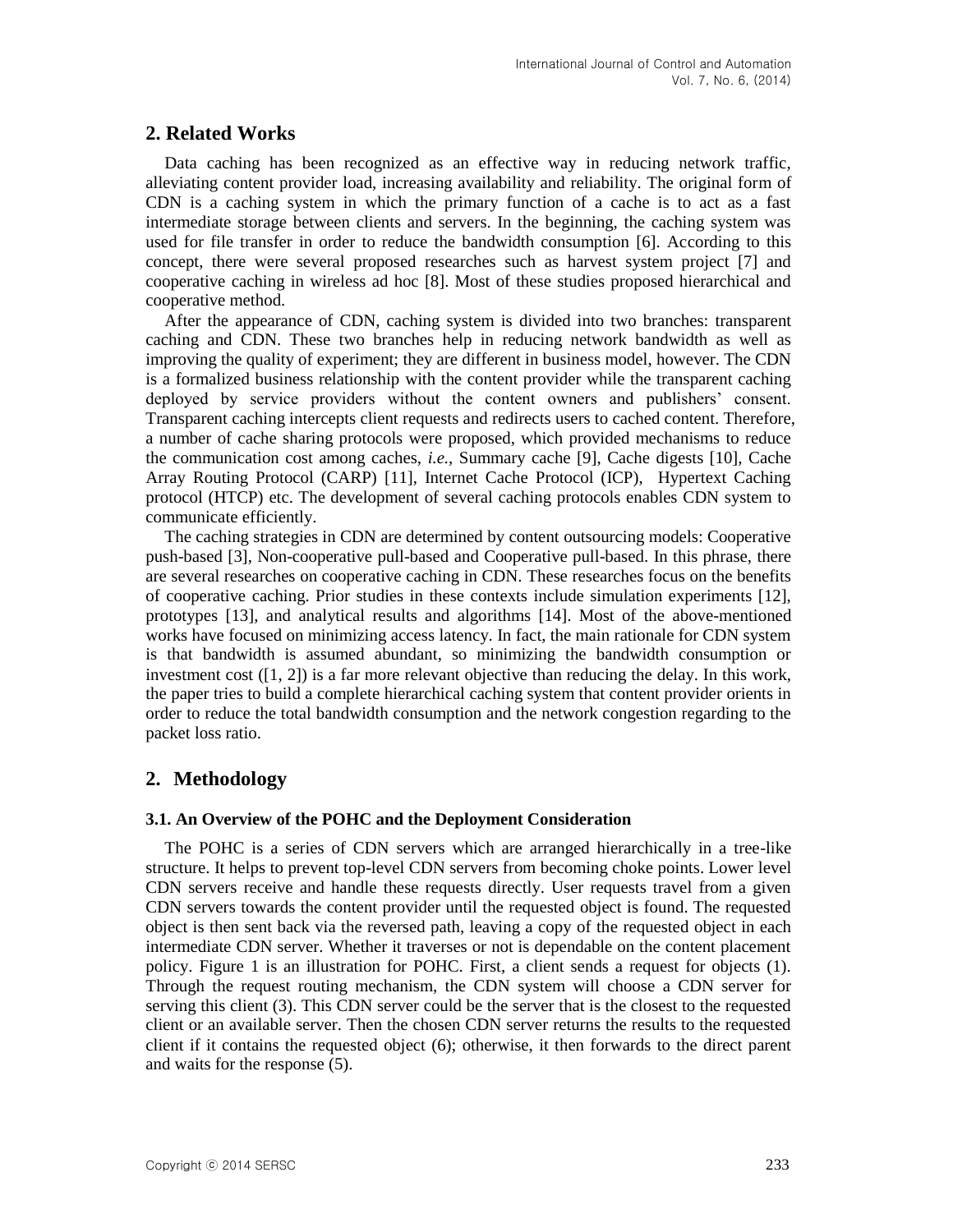

For deployment scenario, in an existing CDN infrastructure, a surrogate continuously monitors the surrounding CDN network conditions; collects relevant information and online algorithm topology making are executed in order to construct topologies for different content providers. If there is any change in topology, the center will notice and control the changing. Figure 2 shows the general proposal operation of hierarchical CDN topology as described. Figure 3 (a, b) is an illustration of the content provider oriented CDN topology. Within the same CDN network, the content providers CP1 and CP2 will have different POHC.



**Figure 3. (a) A CDN Network Infrastructure with Two Content Providers CP1 and CP2, (b) An Optimal POHC for Content Provider CP2**

The collecting information includes hop count, bandwidth among CDN servers and CDN servers vs. content providers. By collecting information, the method is able to keep the network tuning to a better operation point to fit the current conditions. Thus, a dynamic and automatic network control can be achieved. The online POHC making then uses the collected information to construct the Tree-like topology as Figure 3(b), in which the minimum total cost subjects to some resources are constrained. In order to guarantee the robustness and reliability for this topology, the cost here is an abstract value that combines hop count and bandwidth capacity. Details of the tree construction and cost will be discussed in Section 3.2 "Online POHC making discussion".

#### **3.2. Online POHC Formation Discussion**

In order to maximize the utilization of a CDN, cooperatives among CDN servers need to consider the limitation of CDN servers in the aspect of computational power, bandwidth and cache size. They also need to guarantee a smooth playback/presentation of the material for subscribers because all customers want to have good quality services in terms of speed and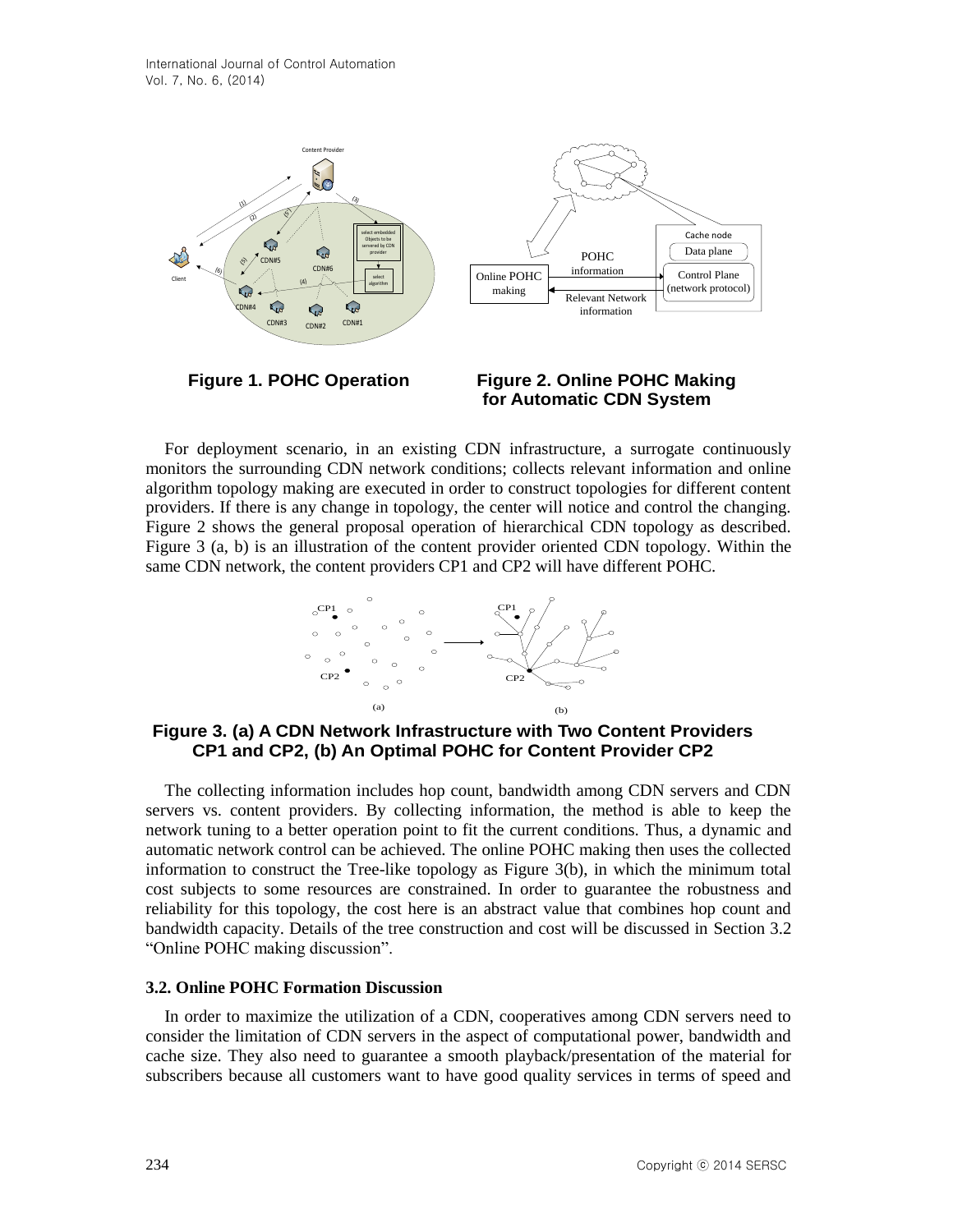delay time. In addition, network traffic should be distributed among CDN servers equally. From these reasons, this paper considers several properties from the POHC as followed: First, each CDN in POHC should have a bounded out-degree, which is the maximum number of direct child CDN servers. This is because an individual CDN server may have limited resources. Second, the total travelling cost is minimal. Third, the POHC level, which is the number of CDN servers from the content provider to the deepest CDN server, is minimal.

From above consideration of POHC, this study defines a bounded out-degree constrained minimum cost spanning tree (DMC-SPT), where distance is the abstract values that are combined of network bandwidth and the hop-count as followed:

*Definition: Given a weighted, undirected, complete graph G = (V, E), where all distances are not negative, and a designated source point root*  $\subseteq$  *V, find a DMC-SPT T of V which:* 

- *• Is rooted at root*
- •*Has out-degree*  $\leq$  *B* where *B* is the defined maximum out-degree threshold
- *• Minimizes where is the shortest-path distance in the tree T*
- *• Minimizes the maximum depth in the tree.*

Under these constraints, the investigation seeks to build a multicast tree that does not go over the degree-bound constraints and also provides minimum stretch in relation to the hop count and bandwidth for connecting the end systems. Recent works propose approximate solutions to construct the tree for this problem ([15, 16, 17 and 18]) with different solutions including OMNI [17], MDDBST [18], KLS algorithm [15], and DBSPT [16]. In the paper [16], the author presents an empirical analysis comparing among algorithms in terms of compactness, cost mean and maximum depth. Based on this comparison, the DBSPT-Circular-PO delivers the best result with a compact outbound degree trees formation on different network topologies.





**Figure 4. (a) step 1 the Shortest Path Tree from the Root is calculated.**

**Figure 4. (b) Level 1 (the root) is adjusted to obey the out-degree bound.**



**Figure 4. (c) Nodes in level 2 (children of the root) are cleared from the excessive load.**

Firstly, the DBSPT-Circular-PO algorithm calculates the shortest path from each node to the root without considering the out-bound degree. Figure 4(a) is an illustration for this step, and A is the root node. Only B nodes (red nodes in Figure  $4(b)$ ), which have the shortest paths to the root in the shortest list, are kept. The shortest path on all other remained nodes (blue nodes in Figure  $4(c)$ ) are then modified using the heuristic whereby each node must be connected to a parent that is closer to the root than itself, that is if a's parent is b, then  $d(b, root) \leq d(a, root)$ . The process will examine level by level until there is no more node that has out-degree larger than B. Figure 4(b) and Figure 4(c) are illustrations for this step. After completing the second step, the tree may be unbalanced. The algorithm provides the final step called post optimization. During the running process, post optimization can compact the tree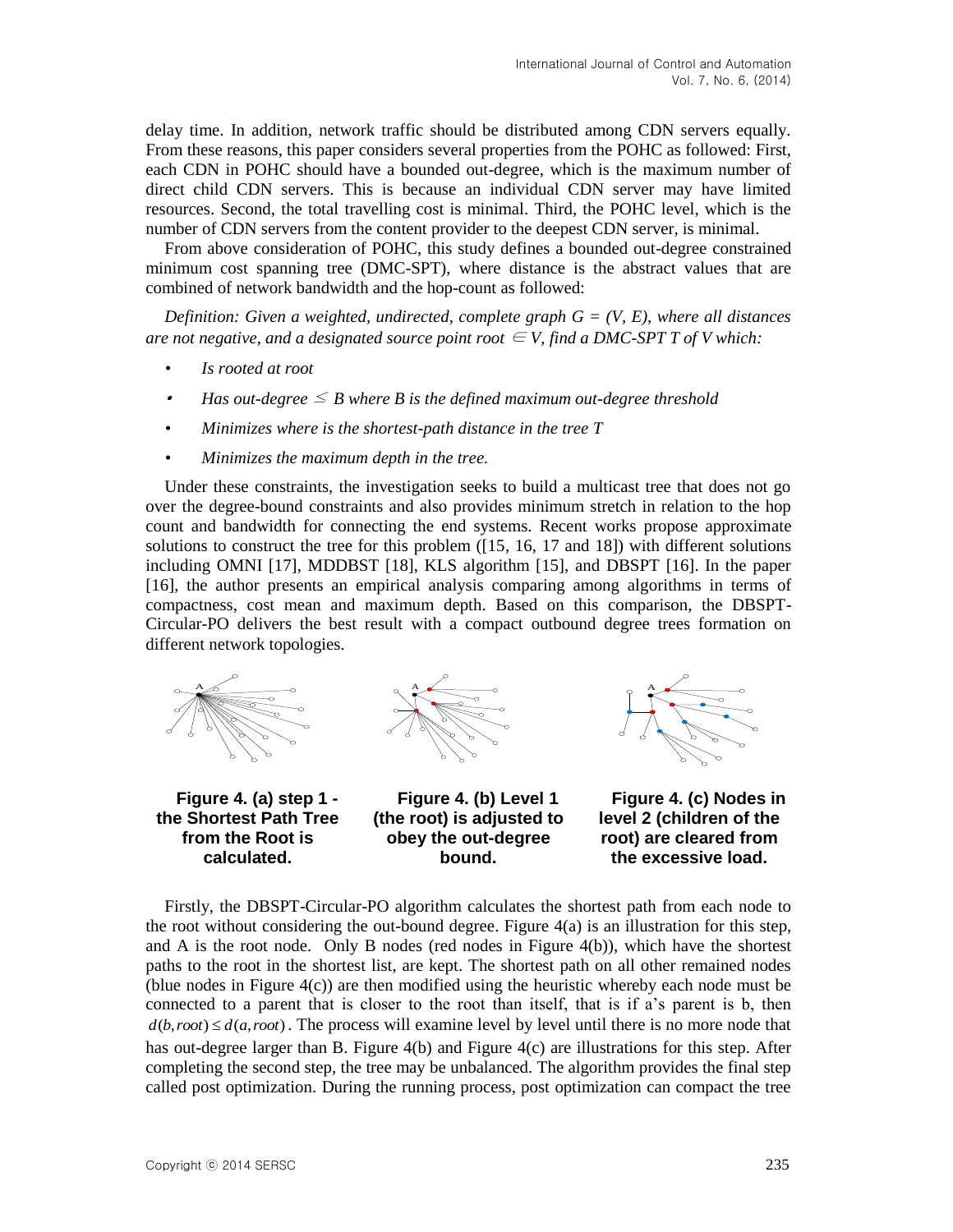only when there is an improvement, forcing the tree to be at minimum possible height as determined by the out-degree bound and number of vertices in the input graph ( $[\log_B n]$ ). The tree is compacted by examining itself in breadth-first search order, starting with the root. Any vertex encountered that has an out-degree smaller than B is brought up to an out-degree of B by promoting a sub-tree. If the node being examined is at level i, sub-trees rooted in levels  $\geq$  $i + 2$  are then considered potential children. The promotion which causes the smallest increase to average-cost is the transfer enacted in the current tree. This procedure guarantees a final tree of minimum height at the expense of an increased average-cost.

# **4. Performance Comparison**

In this part, a comparison between Non-CPB (Figure 5) and POHC (Figure 6) is analyzed. The comparison includes the mathematical analysis and simulation by using  $OMNeT++$  [20] in the assumption that all caches are equal. M/M/l/K queuing model [19] is used with requests arrive according to a Poisson process with rate  $\lambda$  and the average service rate μ. Because the M/M/1/K queuing model is used, a cache can handle at the most K requests at a time. A request will be blocked if the maximum number of K has been reached. The probability of blocking is denoted as PB and calculated as followed:

$$
P_B = P[N = K] = \frac{(1 - \rho)\rho^{K}}{(1 - \rho^{K+1})}
$$

where is the offered traffic,  $p = \lambda / \mu$ .

#### **4.1. Packet Loss**

Consider two different networks: Non-CPB and POHC (as illustrated in Figure 5 and Figure 6) with M nodes including the root, request arrival rate  $\lambda_i$  at each node ( $1 \le i \le M-1$ ) (or request arrival rate  $\lambda_{ij}$  at each node ( $1 \le i \le B$ , $1 \le j \le N$ ) in case of POHC); cache hit ratio  $\alpha$ at each node with the assumption that all CDN servers have the same capacity. The following part gives the formulation for the number of packet loss in content provider and in the whole network.





**Figure 5. The Non-CPB Includes M-1 Nodes Connects Directly to the Content Provider (root)**



#### **4.1.1. In the Non-CPB**

Number of packets dropped  $D_{c0}$  at content provider can be defined as:

$$
D_{c0} = R_{c0} P_B
$$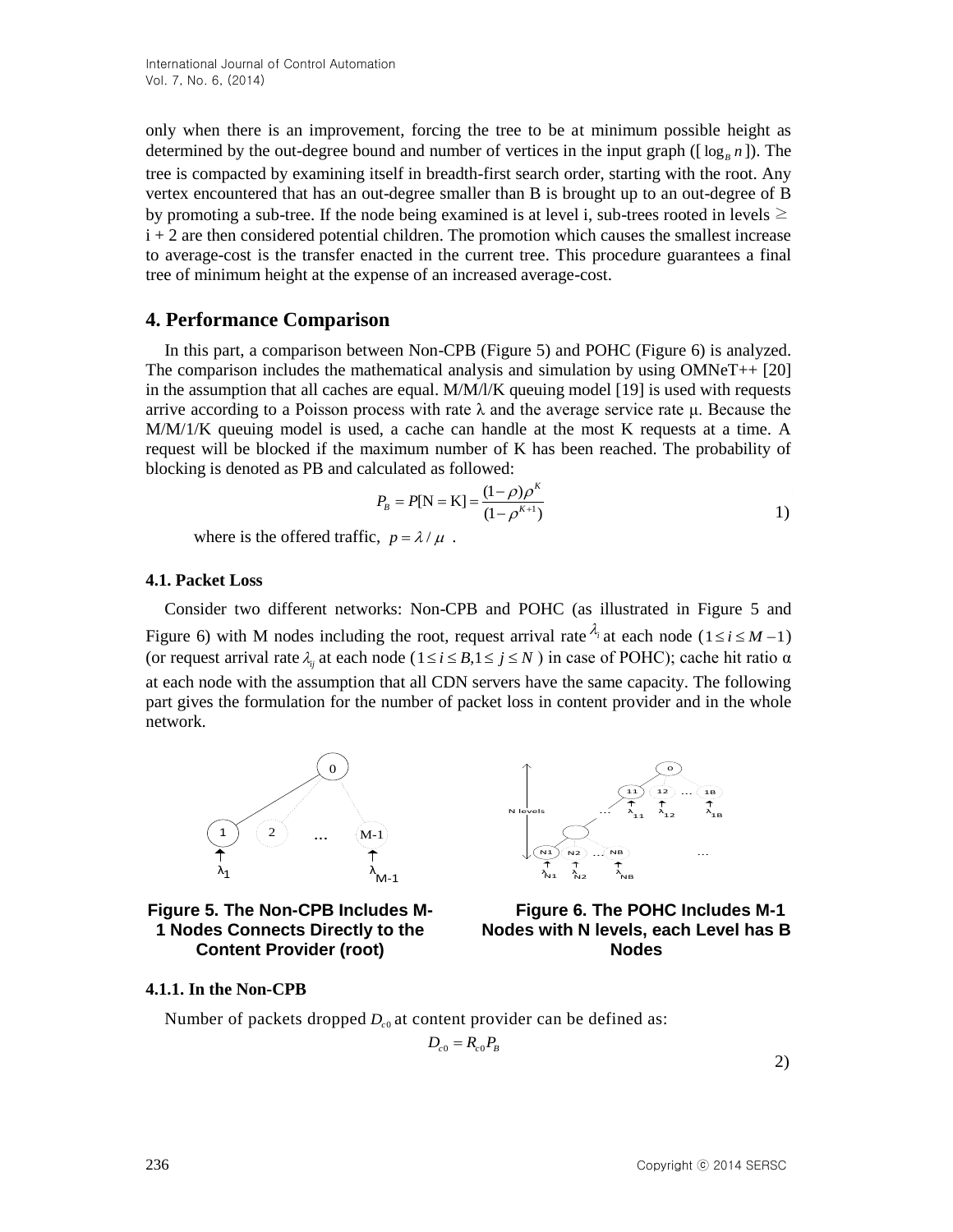where  $R_{c0}$  and  $P_B$  denote the total request rate to the content provider and the probability of blocking request as defined in  $(1)$ , respectively.  $R_{c0}$  can be calculated as follows:

$$
R_{c0} = \sum_{i=1}^{M-1} (1 - \alpha) \lambda_i.
$$
 (3)

From Equations (2) and (3),  $D_{c0}$  can be rewritten as:

$$
D_{c0} = P_B \sum_{i=1}^{M-1} (1 - \alpha) \lambda_i.
$$
 (4)

Packet loss in the whole CDN network  $D_c$  (without content provider):

$$
D_c = \sum_{i=1}^{M-1} \lambda_i \; P_B = P_B \sum_{i=1}^{M-1} \lambda_i.
$$
 (5)

**4.1.2. In the POHC:** The relation between out-degree B, the total number of nodes M (including content provider) and the number of levels N can be described as:

$$
N = \frac{\log[M(B-1) + 1]}{\log B}.\tag{6}
$$

When receiving request from direct clients, the node j at level i then forwards this request to its parent if cache miss happens. Number of requests from this node to the content provider which originate from its connected clients  $R_{ij}$  can be calculated as:

$$
R_{ij} = \lambda_{ij} \prod_{q=1}^{i} (1 - \alpha) = (1 - \alpha)^{i} \lambda_{ij}
$$
\n(7)

where  $\lambda_{ij}$  is the request arrival rate from clients that connect directly to this node. From Equation (7) with number of nodes at level i, the total request from level i to the root  $R_i$  can be as followed:

$$
R_i = \sum_{j=1}^{B^i} R_{ij} = \sum_{j=1}^{B^i} (1 - \alpha)^i \lambda_{ij}.
$$
 (8)

Combining Equations (6), (7) and (8), the total request to root  $R_{h0}$  can be expressed as:

$$
R_{h0} = \sum_{i=1}^{\frac{\log[M(B-1)+1]}{\log B}} \sum_{j=1}^{B^i} (1-\alpha)^i \lambda_{ij}.
$$
 (9)

Number of dropped packets  $D_{h0}$  at content provider:

$$
D_{h0} = R_{h0} P_B.
$$
 (1)  
0)

At a non-leaf node j of level i, the arrival requests could be from clients that connect directly to this node or from the child nodes, so the number of packet loss  $D_i$  can be calculated as:

$$
D_{ij} = P_B \lambda_{ij} + P_B \lambda_{ij} (1 - \alpha) + ... + P_B \lambda_{ij} (1 - \alpha)^{i-1} = P_B \lambda_{ij} \sum_{k=1}^i (1 - \alpha)^{i-k}.
$$
 (1)

Combining Equation (11) and packet loss rate, the total number of packet loss at level i can be expressed by:

$$
D_i = P_B \sum_{j=1}^{B^i} \lambda_{ij} \sum_{k=1}^i (1 - \alpha)^{i-k}.
$$
 (1)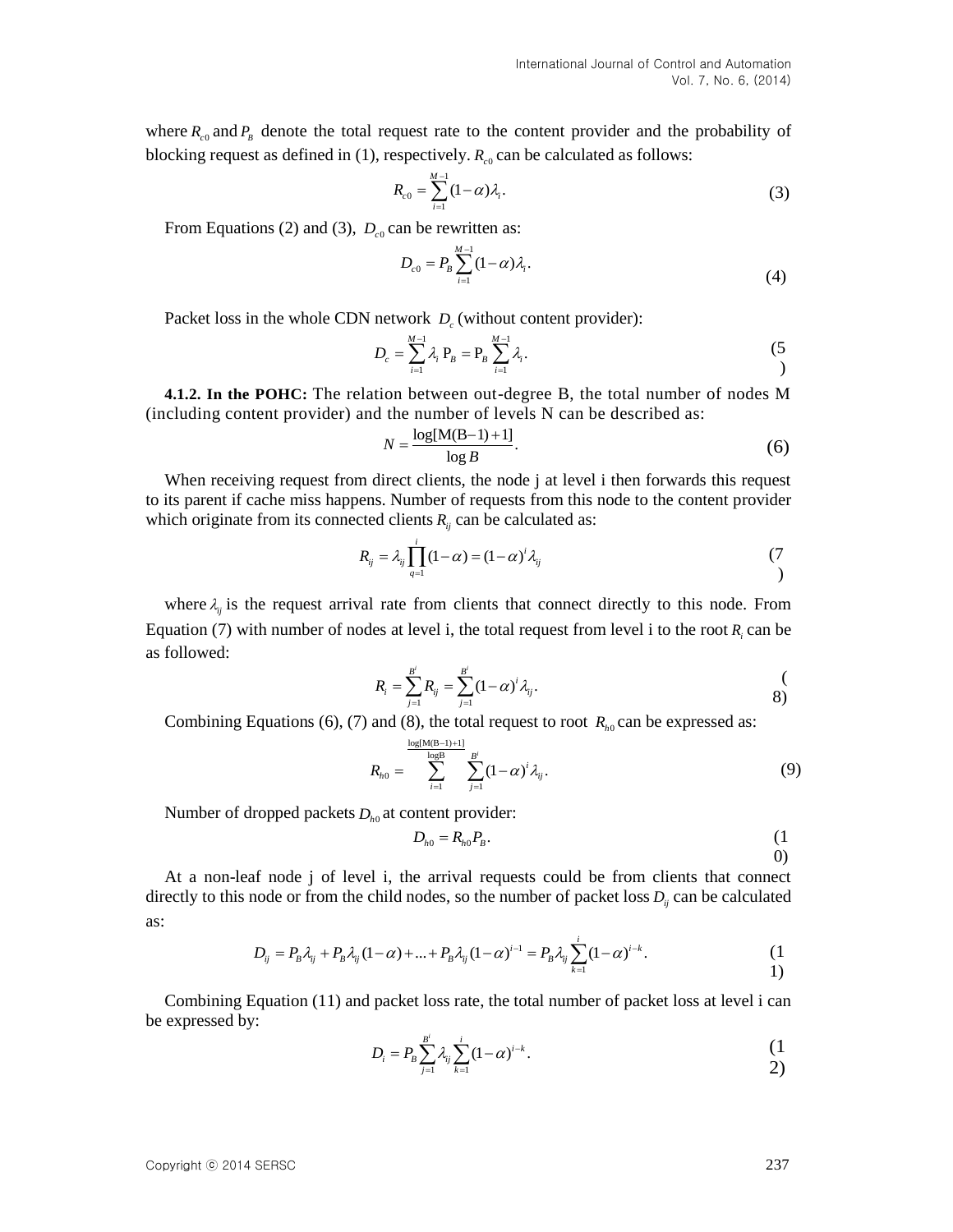Because the network has N level identified in Equation (6) and combine with Equation (12), the total number of packet loss  $D_h$  can be calculated by:

$$
D_{h} = \sum_{i=1}^{\frac{\log[M(B-1)+1]}{\log T}} \left[ P_{B} \sum_{j=1}^{B^{i}} \lambda_{ij} \sum_{k=1}^{i} (1-\alpha)^{i-k} \right].
$$
 (1)  
3)

Figure 7 and Figure 8, which are plotted from Equations (4) and (10) with the arrival requests followed by the Poisson distribution, show the packet loss comparison at content provider in two networks. In the Figure 7, POHC can achieve approximate 6 times better than the Non-CPB regarding to the packet loss. The Figure 8 illustrates the number of packet loss in POHC is also better than in Non-CPB when request arrival rate is increased.



**Figure 7. Compare the packet loss at the content provider in POHC and Non-CPB (network include 40 nodes, T=3)**  (compare  $D_{c0}$  and  $D_{h0}$  )



Also from Equations (5) and (13), we can compare the total packet loss in the whole network between POHC and Non-CPB as illustrated in Figure 9 and Figure 10. These figures show that the POHC works more stable than the Non-CPB. As mentioned in section 3.3, reliability is a very important factor in distributed computing systems. These figures also show that the POHC is also slightly better than the Non-CPB regarding to the packet loss.



**Figure 9. Compare the Packet Loss in the Whole Network in 2 cases: POHC and Non-CPB (network includes 40 nodes, T=3)**  (compare  $D_c$  and  $D_h$  )



**Figure 10. Compare the Packet Loss in the Whole Network in 2 cases: POHC and Non-CPB (network includes 40 nodes,**  T=3) (compare  $D_{\scriptscriptstyle c}$  and  $D_{\scriptscriptstyle h}$  )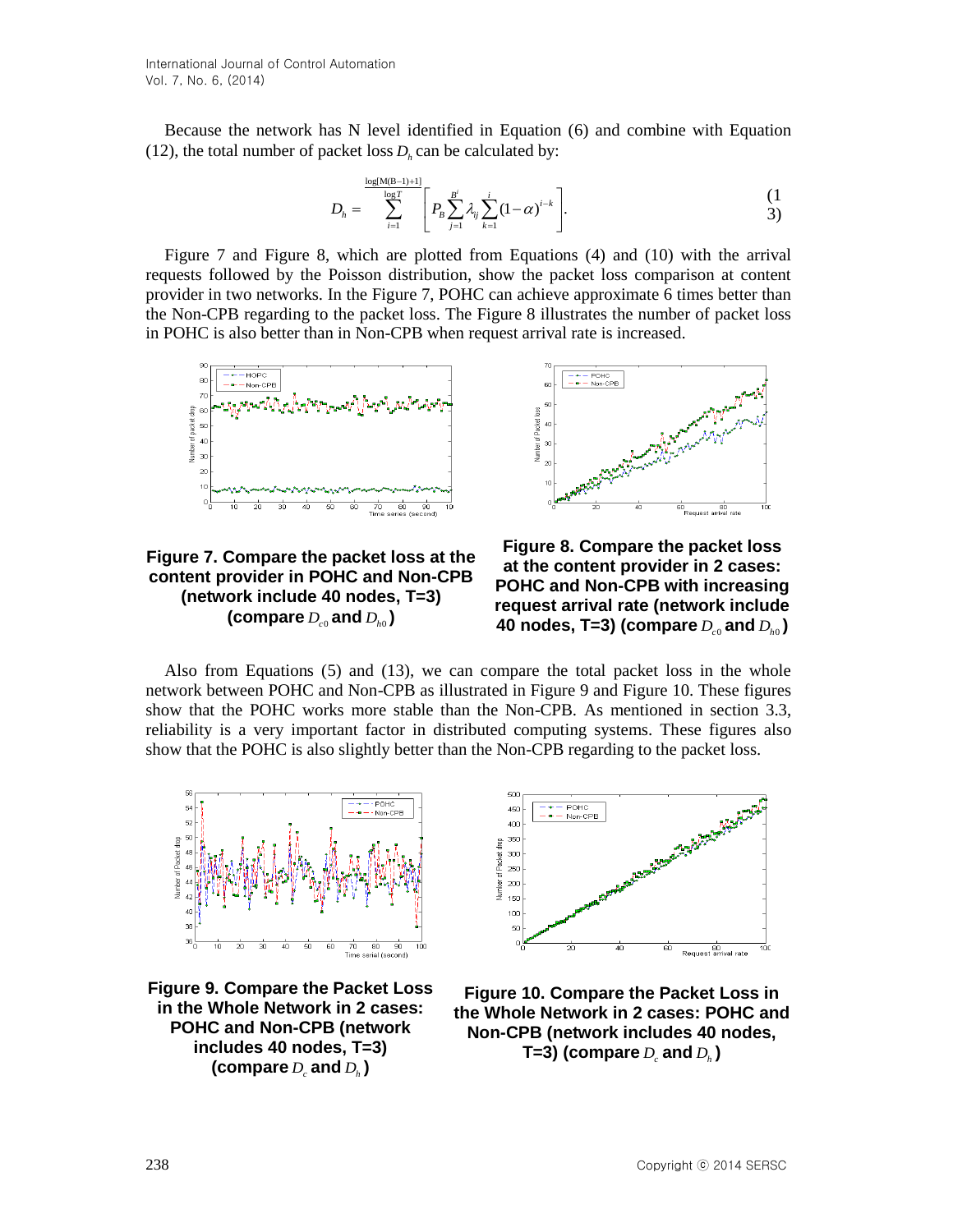#### **4.2. Bandwidth Consumption**



**Figure 11. A Consideration between Non-CPB and POHC**



A model simulating the operation of POHC and Non-CPB modes is considered and illustrated in Figure 11. First the left line of side is the Non-CPB mode in which the Edge CDN server connects to content provider directly. Second the right line of side is the POHC mode in which the edge CDN server connects to the content provider through a number of intermediate CDN servers.

Because cache hits at the edge of CDN server, the total bandwidth cost  $B_{\text{Non-CPB}}$  can be calculated as followed in the non-CBP system:

$$
B_{\scriptscriptstyle{Non-CPB}} = (1 - \alpha_1) s c \tag{1}
$$

where s, c and  $\alpha_1$  are the total requests from clients to an edge CDN server, the bandwidth is consumed when a unit of data is transferred from the edge of CDN server to the content provider, and cache then hits at the edge of the CDN respectively. However, the total bandwidth cost  $B_{\text{HOPC}}$  in the POHC is different because there are several intermediate CDN servers instead:

1:  
\n
$$
B_{HOPC} = (1 - \alpha_1)c_{1,2}s + (1 - \alpha_1)(1 - \alpha_2)c_{2,3}s + ... = \sum_{i=2}^{N} sc_{i-1,i} \prod_{j=1}^{i-1} (1 - \alpha_j)
$$
\n(1)  
\n5)

where  $\alpha_i$ ,  $c_{i,j}$  ( $j=i+1=2, 3,..., N$ ) are cache hit ratio at CDN server level i and the bandwidth is consumed when a unit of data is transferred between CDN server at level i and CDN Server at level j, respectively.

Without a loss of generality, we can assume  $c_{i,j} = c$  for all  $j = i+1 = 2, 3, ..., N$  and  $\alpha_i = \alpha$  for all  $i = 2, 3, \ldots, N$  then (14) and (15) can be rewritten as:

$$
B_{\scriptscriptstyle{Non-CPB}} = (1 - \alpha)sc. \tag{1}
$$

6)

4)

$$
B_{HOPC} = \sum_{i=2}^{N} sc' \prod_{j=1}^{i-1} (1 - \alpha) = sc' \frac{1 - \alpha - (1 - \alpha)^{N}}{\alpha}
$$
 (1)

where  $N \geq 2$ .

Then, the comparison of total bandwidth consumption between the Non-CPB and POHC is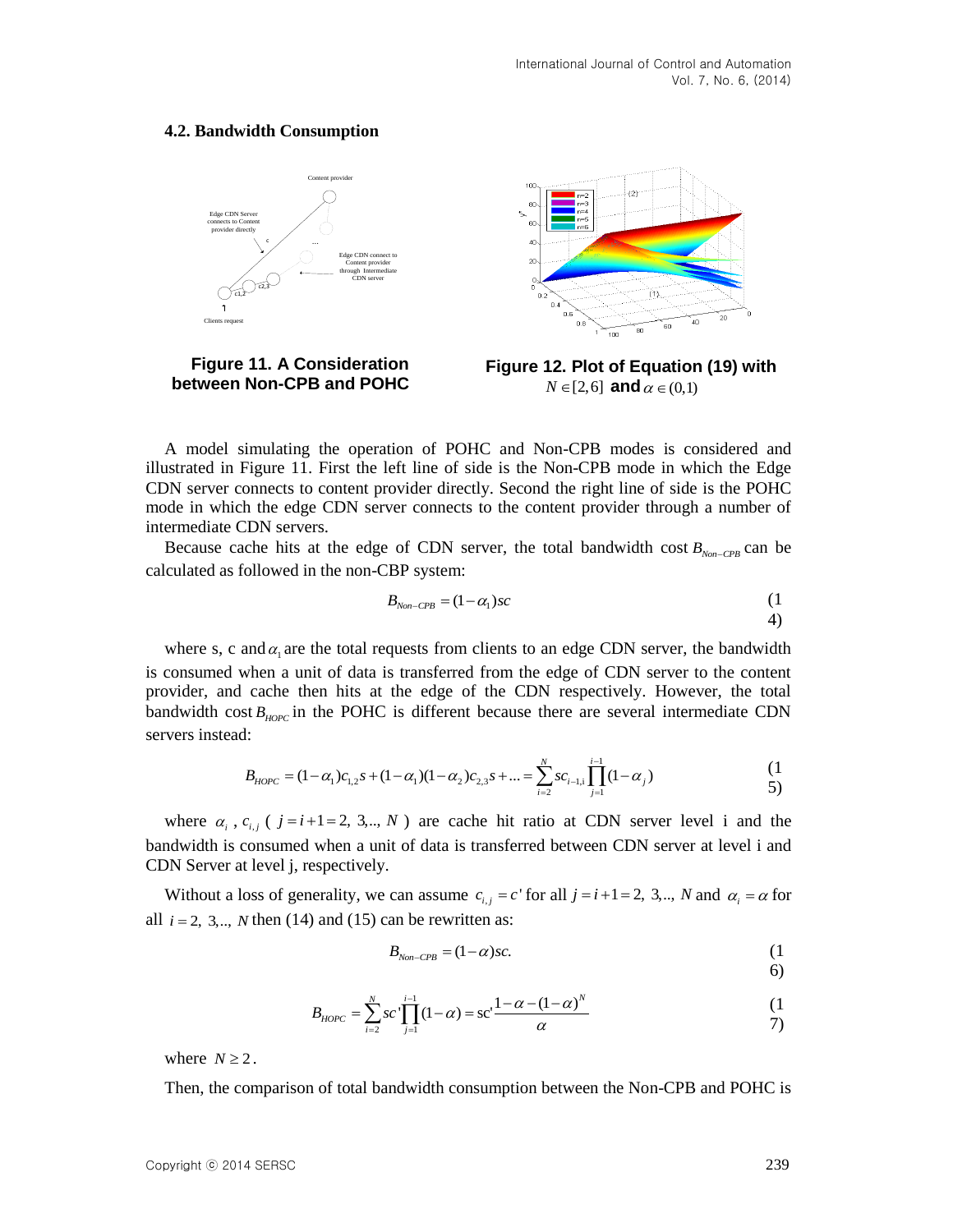analyzed by dividing two Equations (16) and (17), and the following result is obtained:

$$
\frac{B_{HOPC}}{B_{Non-CPB}} = \frac{c'}{c} \left[ \frac{1 - (1 - \alpha)^{N-1}}{\alpha} \right].
$$
 (1)

From Equation (18), for  $B_{HOPC} < B_{\text{Non-}C}$ , the relationship between c and c' should be as followed:

$$
c' < y^*(c, \alpha) = \frac{\alpha c}{1 - (1 - \alpha)^{N-1}}.\tag{1}
$$

The  $y^*(c, \alpha)$  divides three-dimensional space into two parts, and the Equation (19) indicates that the total bandwidth cost in the POHC system is only better than the Non-CPB system's when c' belongs to the part (1) as illustrated in Figure 12.

The Figure 13 observes the total bandwidth cost in POHC and Non-CPB modes with different combination of c' and c based on Equations (16) and (17). Figure 13(a) with  $c' = 0.25c$  and (b) with  $c' = c$  show that the total bandwidth cost in POHC is always smaller than the Non-CPB's with any value of the cache hit ratio  $\alpha \in (0,1)$ . However, when  $c' = 8c$  and  $c' = 16c$  as illustrated in Figure 13(c) and (d), the total bandwidth cost comparison between POHC and Non-CPB then also depends on the cache hit ratio.



**Figure 13. An Illustration of the Total Bandwidth Cost Comparison between Non-CPB and POHC with n=6,**  $\alpha \in (0,1)$  in four cases: (a): c'=0.25c,(b): c'=c, (c): **c'=8c and (d) c'=16c**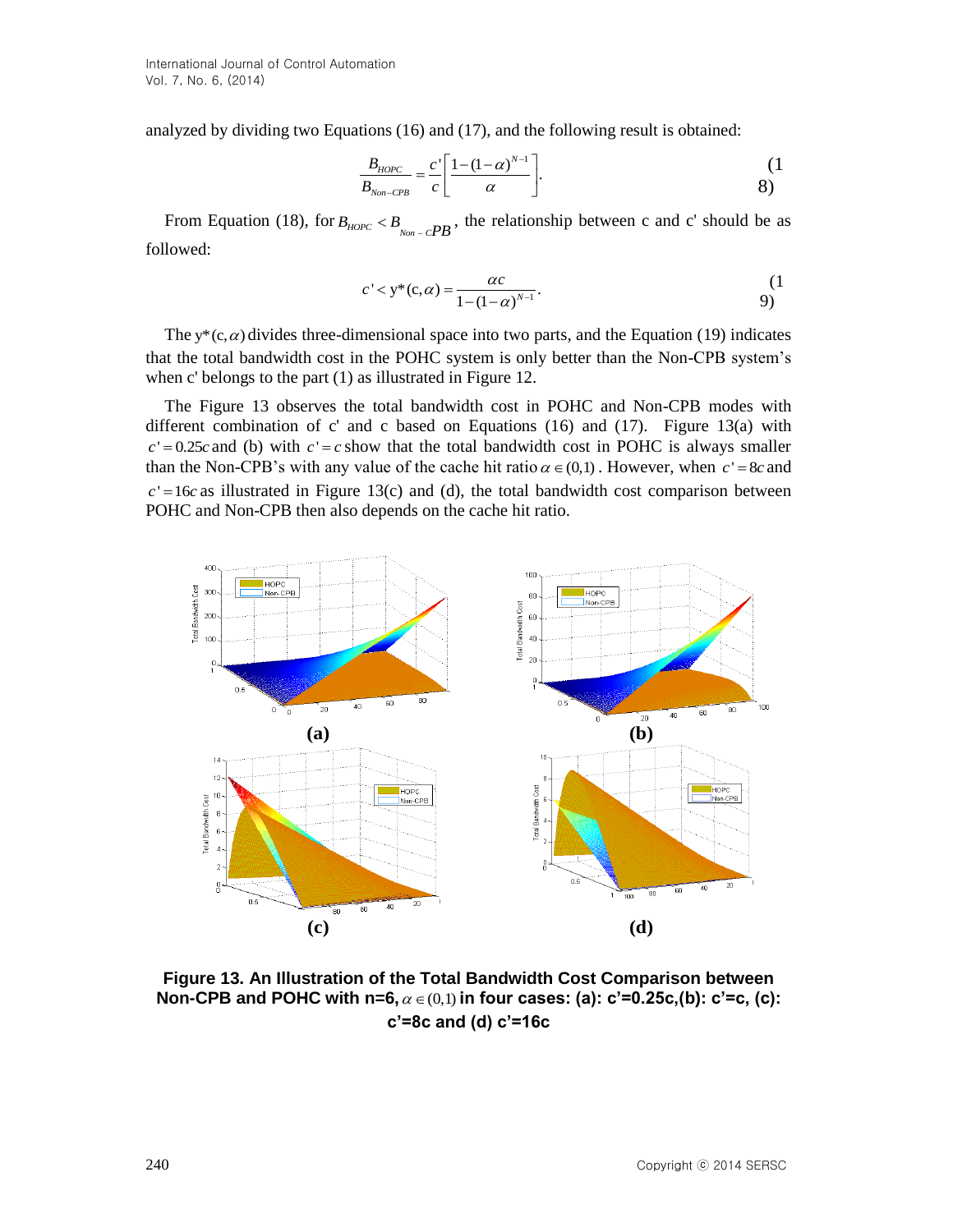#### **4.3. Simulation with OMNeT++**

In order to evaluate the proposal, the paper also conducts a case study with MCI topology (as Figure 14) by using OMNeT++ [23], a component-based  $C++$  simulation framework for building network simulators. Based on the MCI topology, the paper builds a simple CDN system by modifying the CDNSim project [21] with some several attributes as described in Table 1.





**Figure 14. MCI Topology**

**Figure 15. Compare the Packet Loss in the MCI Topology in 2 cases: POHC and Non-CPB**

| Client     | +Requests are generated followed by a Poisson process.                  |
|------------|-------------------------------------------------------------------------|
|            | +Use FIFO size-limited queue for receiving requests from                |
|            | clients/child nodes. If FIFO queue is full, requests will be dropped.   |
| <b>CDN</b> | FIFO queue Services time for queue followed by the exponential          |
| servers    | distribution.                                                           |
|            | +User Least Recently Used (LRU) algorithm for storing objects           |
|            | with limited capacity.                                                  |
| Routers    | +Use FIFO size-limited queue for receiving requests from                |
|            | clients/other routers. If FIFO queue is full, requests will be dropped. |
|            | FIFO queue Services time for queue followed by the exponential          |
|            | distribution.                                                           |
| Conten     | +Use FIFO size-limited queue for receiving requests from                |
| t provider | clients/child nodes. If FIFO queue is full, requests will be dropped.   |

## **Table 1. Simulation Parameters**

The simulation results are shown in Figure 15, Figure 16 and Figure 17. In Figure 15, when the request arrival rate increases, the number of packet loss in POHC is then always less than the Non-CPB's. This result reinforces the conclusion in Section 4.1. Figure 16 and Figure 17 show that by applying the proposal, the throughput can be significantly reduced. When the request arrival rate increases, the change in throughput consumption in POHC is almost zero; this is contrast with the Non-CPB.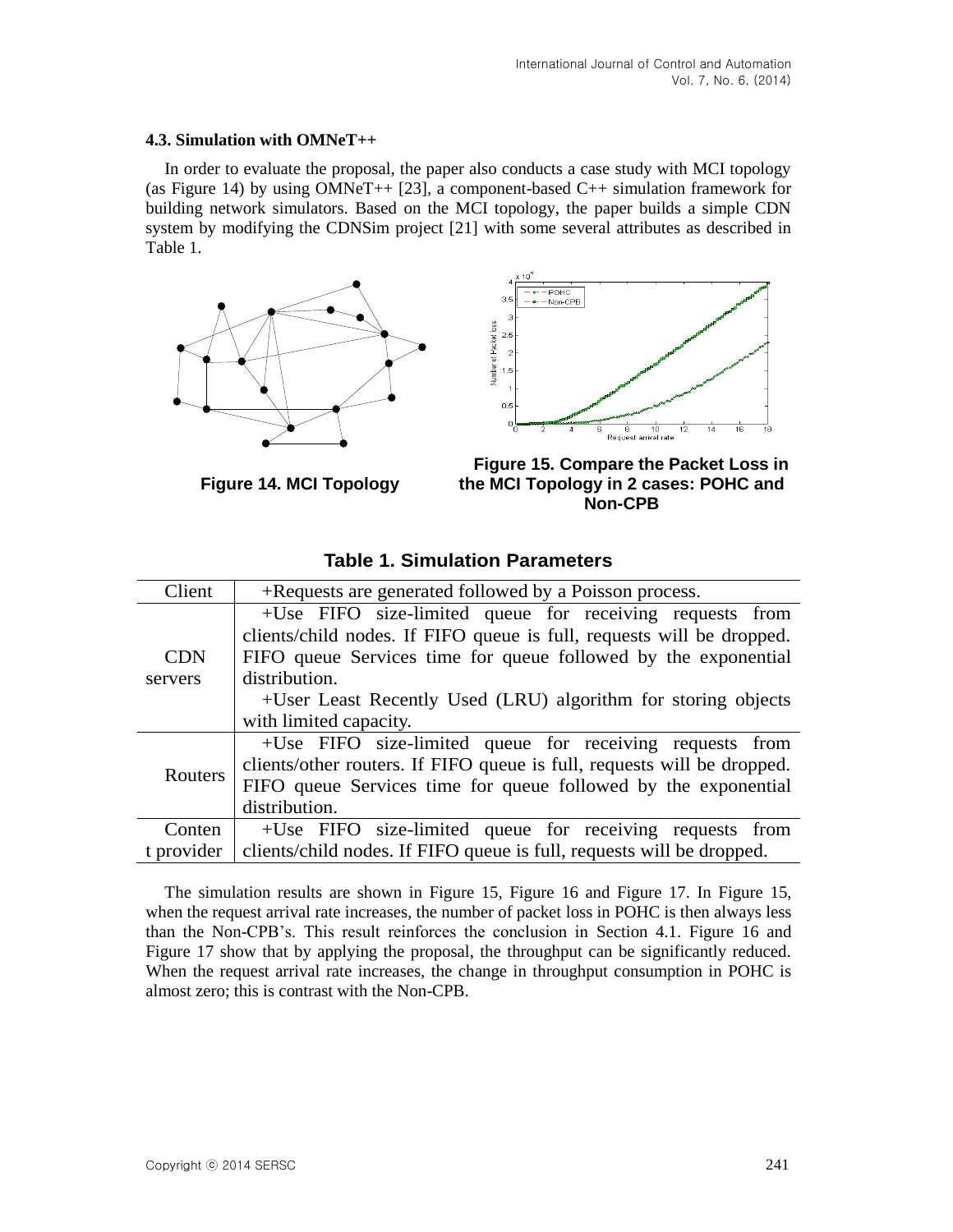

**Figure 16. Compare the throughput at Content Provider in 2 cases: POHC and Non-CPB**



**Figure 17. Compare the throughput in whole Network in 2 cases: POHC and Non-CPB**

### **5. Conclusion**

Cooperating among caches in CDN system is the main focus of this paper. First, with the increasing of network traffic, the CDN system is needed, and a brief overview of the most relevant state-of-art caching in CDN is demonstrated. Then, a POHC that takes advantage of both Non-cooperatives pull-based and cooperative pull-based is proposed. DBSPT-Circular-PO algorithm is used for constructing the POHC in CDN with a consideration in robustness. By means of mathematical analysis and simulation, the paper analyzes and compares the proposed method to the Non-CPB system. The mathematical analysis shows that the proposed method not only achieves better in content provider than the Non-CPB's but also improves reliability for CDN system regarding to packet loss. In addition, the POHC can significantly reduce the total bandwidth consumption if it is designed well in comparing to the Non-CPB.

However, this proposed method is just a starting point for POHC in CDN. In order to deploy a hierarchical caching in a real CDN system, there are many challenges related to the proposal such as the effect of population on the performance of POHC in CDN system and POHC protocol. Furthermore, in order to build a more reliable CDN system, the combination of bandwidth, hop count and population are needed for further investigate. In addition, Internet Cache Protocol (ICP) [6] does not support hierarchical cooperative caching, so improvement of this protocol might be needed.

### **Acknowledgements**

This research was supported by Basic Science Research Program through the National Research Foundation of Korea (NRF) funded by the Ministry of Education (2012R1A1A4A01005915).

#### **References**

- [1] J. Kim and J. K. Choi, "Segmented Content Delivery Scheme for Minimizing Server Cost in CDN", Ubiquitous and Future Networks (ICUFN), **(2012)** July, pp. 462-463.
- [2] D. Lee, J. H. Mo and J. Park, "ISP vs. ISP+CDN: Can ISPs in Duopoly Profit by Introducing CDN Services?", SIGMETRICS Performance Evaluation Review, **(2012)**, pp. 46-48.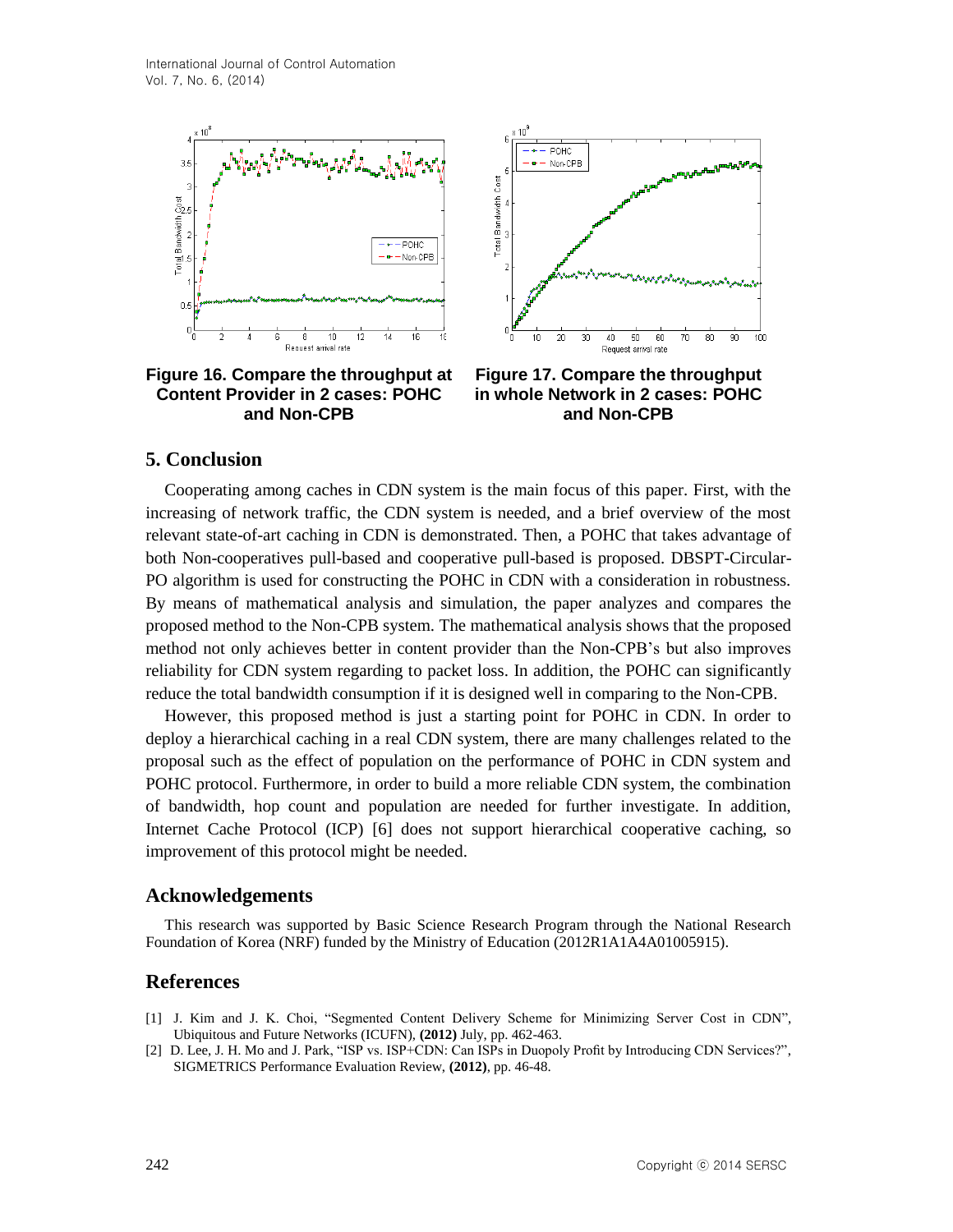- [3] J. Kangasharju, J. Roberts and K. W. Ross, "Object Replication Strategies in Content Distribution Networks", Computer Communications, vol. 25, no. 4, **(2002)** March, pp. 367-383.
- [4] D. Wessels and K. Claffy, "Internet Cache Protocol (ICP) version 2", IETF RFC 2186, **(1997)** September, http://www.ietf.org/rfc/rfc2186.txt.
- [5] P. Vixie and D. Wessels, "Hyper Text Caching Protocol (HTCP/0.0)", IETF RFC 2756, **(2000)** January, http://www.ietf.org/rfc/rfc2756.txt.
- [6] P. B. Danzig, R. S. Hall and M. F. Schwartz, "A case for caching file objects inside internetworks", SIGCOMM Computer Communication Review, vol. 23, **(1993)**, pp. 239-248.
- [7] Chankhunthod, P. B. Danzig, C. Neerdaels, M. F. Schwartz and K. J. Worrell, "A hierarchical internet object cache", Proceedings of the Annual Technical Conference on USENIX, **(1996)**, pp. 13.
- [8] L. Yin and G. Cao, "Supporting cooperative caching in adhoc networks", IEEE Transactions on Mobile Computing, vol. 5, **(2006)** January, pp. 77-89.
- [9] L. Fan, P. Cao, J. Almeida and A. Z. Broder, "Summary cache: a scalable wide-area web cache sharing protocol", ACM SIGCOMM Computer Communication Review, vol. 28, **(1998)**, pp. 254–265.
- [10] Rousskov and D. Wessels, "Cache digests", Computer Networks and ISDN Systems, vol. 30, **(1998)**, pp. 22- 23.
- [11] V. Valloppillil and K. W. Ross, "Cache Array Routing Protocol v1.0", IETF Internet Draft, **(1998)** February, http://tools.ietf.org/id/draft-vinod-carp-v1-03.txt.
- [12] M. D. Dahlin, R. Y. Wang, T. E. Anderson and D. A. Patterson, "Cooperative caching: using remote client memory to improve file system performance", OSDI '94 Proceedings of the 1st USENIX conference on Operating Systems Design and Implementation, no. 19, **(1994)**.
- [13] G. M. Voelker, E. J. Anderson, T. Kimbrel, M. J. Feeley, J. S. Chase, A. R. Karlin and H. M. Levy, "Implementing cooperative prefetching and caching in a globally-managed memory system", ACM SIGMETRICS '98, vol. 26, is.1, **(1998)** June, pp. 33-43.
- [14] I. D. Baev, R. Rajaraman and C. Swamy, "Approximation Algorithms for Data Placement Problems", SIAM Journal on Computing, vol. 38, **(2008)**, pp. 1411-1429.
- [15] J. Kanemann, A. Levin and A. Sinha, "Approximating the degree-bounded minimum diameter spanning tree problem", Algorithmica, vol. 41, **(2003)**, pp. 117–129.
- [16] M. T. Helmick and F. S. Annexstein, "Depth-Latency Tradeoffs in Multicast Tree Algorithms", The 21st International Conference on Advanced Networking and Applications, **(2007)** May, pp. 555-564.
- [17] S. Banerjee, C. Kommareddy, K. Kar, B. Bhattacharjee and S. Khuller, "Construction of an efficient overlay multi-cast infrastructure for real-time applications", Twenty-Second Annual Joint Conference of the IEEE Computer and Communications Societies, vol. 2, **(2003)** April, pp. 1521-1531.
- [18] S.Y. Shi, J. S. Turner and M. Waldvogel, "Dimensioning server access bandwidth and multicast routing in overlay networks", The 11th international workshop on Network and operating systems support for digital audio and video, **(2001)**, pp. 83-91.
- [19] C. Jianhua, A. Mikael, N. Christian and K. Maria, "Web Server Performance Modeling Using an M/G/l/K\*PS Queue", The 10th International Conference on Telecommunications, vol. 2, **(2003)** March, pp. 1501-1506.
- [20] Varga, "OMNeT++ Discrete Event Simulation System", The 15th European Simulation Multiconference (ESM '01), **(2001)** June, pp. 319-324.
- [21] K. Stamos and G. Pallis, "CDNsim: A simulation tool for content distribution networks", Journal ACM Transactions on Modeling and Computer, vol. 20, issue 2, no. 10, **(2010)** April.

### **Authors**



#### **Tuyet Mai Thi Anh**

She received a bachelor's degree in Information Technology from Da Nang University, Vietnam. She is now pursuing her Master of Science in Information and Communication Engineering at Inje University, South Korea. Her research group is Laboratory of Telecommunication Network. Her current research interests include computer network, content delivery network.